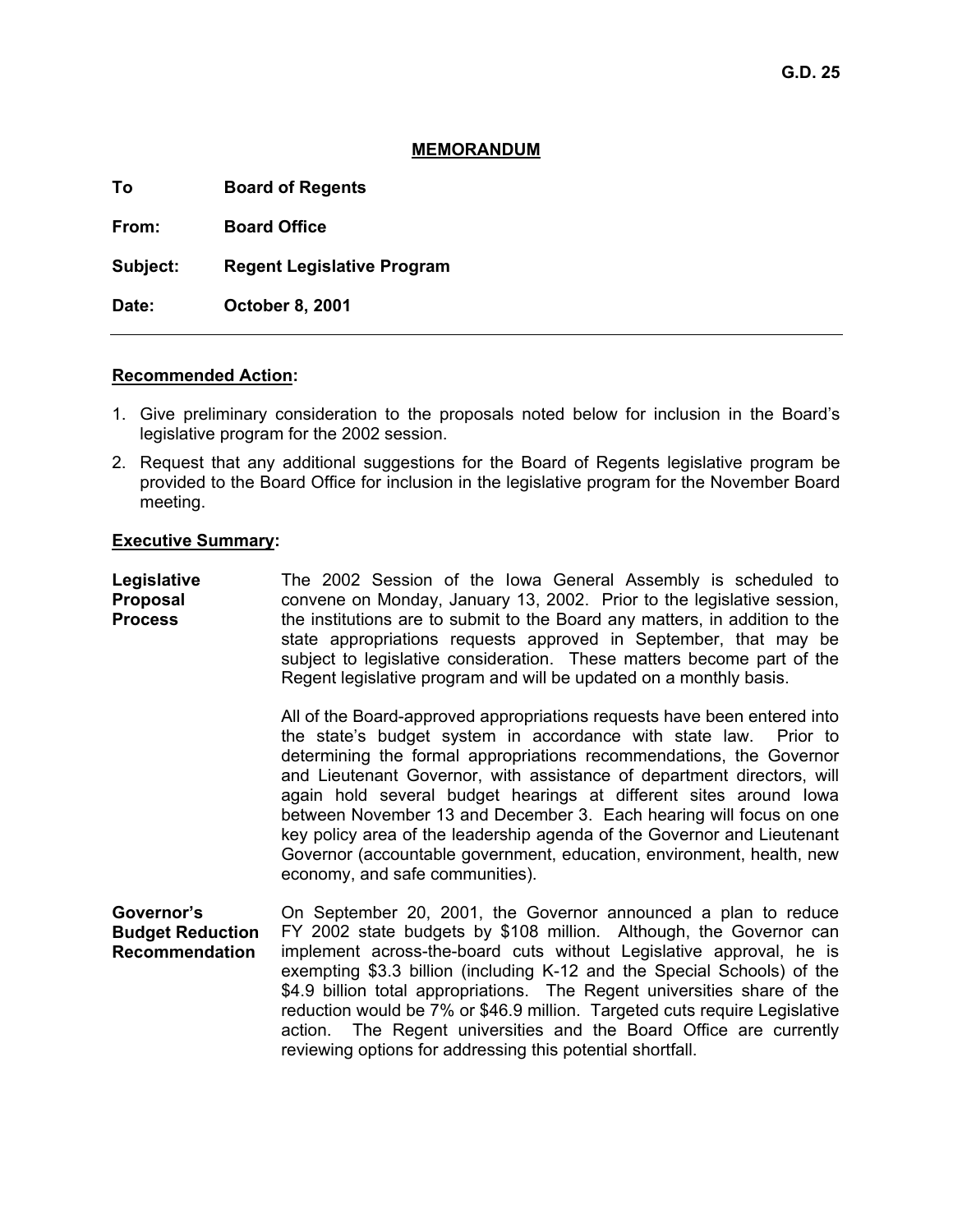| <b>Special</b><br><b>Appropriations</b><br><b>Requests (UNI)</b>                    | The University of Northern Iowa has requested Board approval to continue<br>efforts to secure special appropriations for FY 2003 for UNI programs as<br>identified in the following table.                                                                                                                                                                                                                                                                                                            |
|-------------------------------------------------------------------------------------|-------------------------------------------------------------------------------------------------------------------------------------------------------------------------------------------------------------------------------------------------------------------------------------------------------------------------------------------------------------------------------------------------------------------------------------------------------------------------------------------------------|
|                                                                                     | Ag-Based Industrial Lubricants (ABIL) Program<br>\$400,000<br>Community Recreation and Tourism Research & Service<br>150,000<br>Iowa Waste Reduction Center<br>Increase 10¢/ton<br>220,000<br><b>Environmental Audit Training Initiative</b><br>Recycling and Reuse Technology Transfer Center:<br><b>Materials Testing Service</b><br>50,000<br>250,000<br>Geography Alliance of Iowa<br>Iowa Mathematics & Science Coalition<br>50,000<br>21 <sup>st</sup> Century Learning Initiative<br>2,000,000 |
| <b>Background:</b>                                                                  |                                                                                                                                                                                                                                                                                                                                                                                                                                                                                                       |
| <b>ABIL (Ag-Based</b><br><b>Industrial</b><br>Lubricants)                           | The ABIL program has been successful in introducing the first soybean-<br>based hydraulic fluid licensed for marketing and has other products under<br>development.                                                                                                                                                                                                                                                                                                                                   |
|                                                                                     | The Iowa Department of Economic Development has provided program<br>funding for the past five years to support UNI staff, equipment, building<br>rental, and other expenses related to the Waverly facility which houses<br>the program.                                                                                                                                                                                                                                                              |
|                                                                                     | The program successfully patented and introduced the nation's first<br>soybean-based hydraulic fluid licensed for marketing in the United States<br>(BioSOY™) and is creating national awareness of the value-added and<br>environmental opportunities of using soybean-based lubricants.                                                                                                                                                                                                             |
|                                                                                     | Current year funding is \$258,500 and UNI is seeking an appropriation<br>amount of \$400,000 to maintain and support personnel expertise,<br>material utilization, publication expense, and additional equipment.                                                                                                                                                                                                                                                                                     |
|                                                                                     | UNI requests Board approval to seek funding through the lowa<br>Department of Economic Development.                                                                                                                                                                                                                                                                                                                                                                                                   |
| <b>Community</b><br><b>Recreation and</b><br><b>Tourism Research</b><br>and Service | In November 1999, the School of Health, Physical Education and Leisure<br>Services (HPELS) and the Institute for Decision Making (IDM) at UNI<br>hosted the Governor's Summit on Promoting Livability of Iowa<br>Communities. Recommendations for legislative action were developed at<br>the conference. Since then, the Iowa 2010 Report has recommended<br>similar actions.                                                                                                                        |
|                                                                                     | UNI requests Board support for inclusion of its Program for Community<br>Recreation and Tourism Research and Service, a collaborative effort<br>between HPELS and IDM. UNI anticipates a budget of \$150,000.                                                                                                                                                                                                                                                                                         |
|                                                                                     | The objectives of the program include enhancing the effective<br>management of human resources within the leisure service field,<br>providing information and design planning for communities and park and<br>recreation agencies, conducting recreation resource assessments,<br>conducting market studies, and assisting park and recreation agencies in<br>conducting economic impact studies of recreation activities.                                                                            |
|                                                                                     | UNI requests Board approval to seek funding through the lowa<br>Department of Economic Development.                                                                                                                                                                                                                                                                                                                                                                                                   |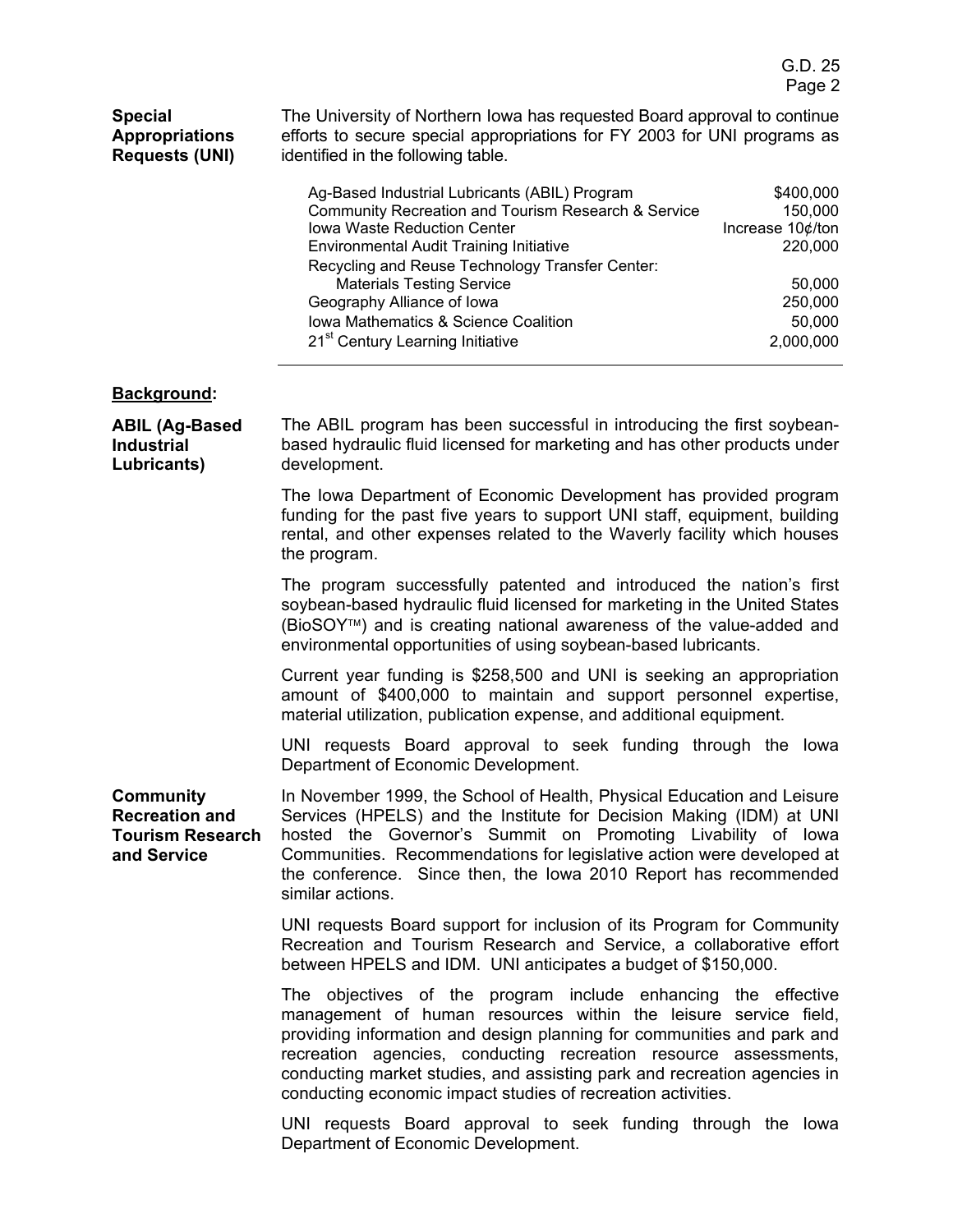#### **Iowa Waste Reduction Center**  The Iowa Waste Reduction Center was created by the Groundwater Protection Act and provides assistance to small businesses in the safe and economic management of hazardous waste. Funding is derived from fees collected by landfills.

The state has established a 50% waste reduction goal, which will decrease the volume of waste, thereby reducing the fees generated.

Decreases in revenues to the Center will impact service levels to small businesses where there is a growing need for "second step" waste reduction assistance, and will negatively affect the Center's ability to secure matching funds. To date, the Center has secured a match for every state dollar.

The University wants to again seek legislative relief through an increase in the allocation of fees to the Center equivalent to 10 cents/ton.

UNI requests Board approval for UNI to seek legislative relief for the Center during the development of the 2002 legislative program.

**Environmental Audit Training Initiative**  The Iowa Environmental Audit Privilege and Immunity Act of 1998 (HF 681) provides that owners or operators of facilities may conduct voluntary evaluations of their environment compliance status, and in return for reporting and correcting any violations, receive immunity from fines and prosecution.

> The Act also stipulates that the Iowa Waste Reduction Center at UNI, in cooperation with the Department of Natural Resources, shall create a training program for environmental auditing.

> Funding to develop the environmental audit training program was appropriated by the General Assembly and made available through June 2001. This initial appropriation of \$220,000 provides for the development and testing of the training program.

> After the training program is finalized, the remaining tasks include establishing the training program at selected community colleges, publicizing the training and the audit privilege law, and updating the training program. The tasks to be conducted in the next year will cost approximately \$50,000. UNI requests support seeking funding for this initiative through the Iowa Department of Natural Resources.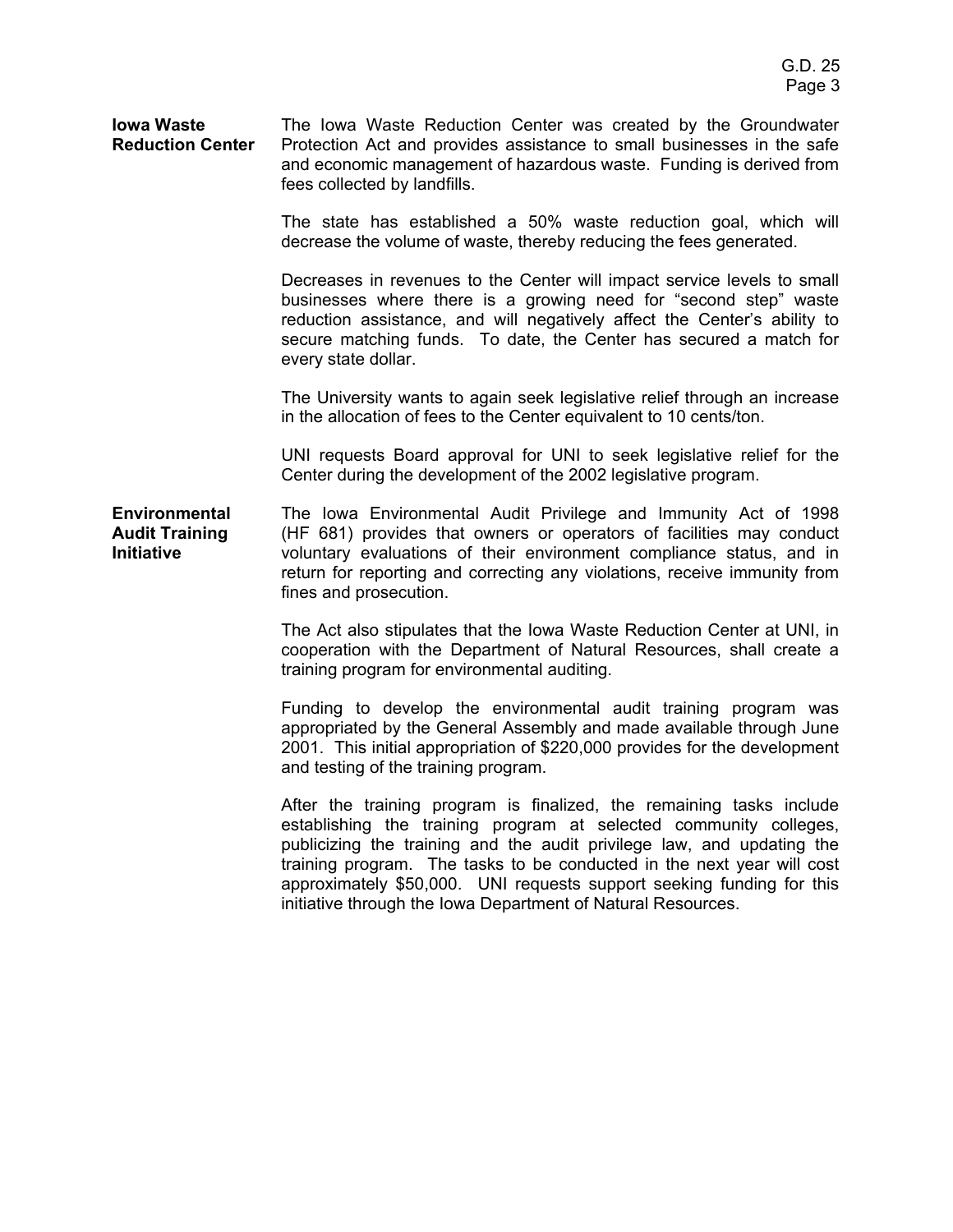**Recycling and Reuse Technology Transfer Center: Materials Testing Service** 

Recycle Iowa, a component of the Iowa Department of Economic Development, will be requesting support from the Governor and the General Assembly to fund a Materials Testing Service in conjunction with the Recycling and Reuse Technology Transfer Center (RRTTC) and the Department of Industrial Technology at the University of Northern Iowa.

To expand the number of markets for recyclable materials, Recycle Iowa has developed a collaborative relationship with RRTTC for materials testing and for industrial by-product reutilization technical assistance to Iowa industries.

UNI requests Board approval to seek funding through the Iowa Department of Economic Development.

**Geography Alliance of Iowa**  The Geographic Alliance of Iowa (GAI), housed at the University of Northern Iowa, was established in 1991 with the support of the National Geographic Society (NGS). From FY 1993 to FY 2001, the state of Iowa has matched the \$50,000 per year funding provided by the NGS.

> The GAI is composed of K-12 teachers, college and university professors, personnel from a variety of other educational endeavors, and citizens, all of whom are concerned with improving geographic instruction in Iowa. Related to several national efforts, the overall goal of the GAI is to promote and enhance the understanding by Iowans of their place in an increasingly interdependent world by expanding their geographic knowledge. The GAI provides both pre-service and in-service programs to stimulate interest in teaching geography and its integration across the curriculum, improving the teaching of concepts and content of geography, and to assist in the development of quality teaching materials and the training of teachers to effectively use such material.

> There are currently 2,100 members in the GAI, most of whom are practicing Iowa teachers. These members receive information from GAI routinely through newsletters and other notices. Approximately 170 teachers participated in the intensive 2000-01 winter and summer institutes, and have subsequently become GAI "teacher consultants" (TC's) and have provided dozens of workshops in their local districts. Through such activities, literally hundreds of teachers, and thus thousands of students, have benefited from GAI-supported activities each year.

> In order to continue to offer intensive summer institutes, provide support and materials for the workshops offered by the TC's, and continue the outreach work that has reached so many Iowa teachers, the GAI must have a consistent source of state funding. However, legislation enacted by the 2001 General Assembly has led to an elimination of the funding for the GAI.

> The University proposes a funding strategy for the GAI that would be for the state of Iowa to provide a one-time appropriation of \$250,000 to the GAI. This funding would be transferred to the National Geographic Foundation and would be matched by an additional \$250,000 from the National Geographic Society. The GAI would then have the ability to sustain its activities by utilizing the earnings of the endowment. This would eliminate the need of an annual state appropriation to the GAI.